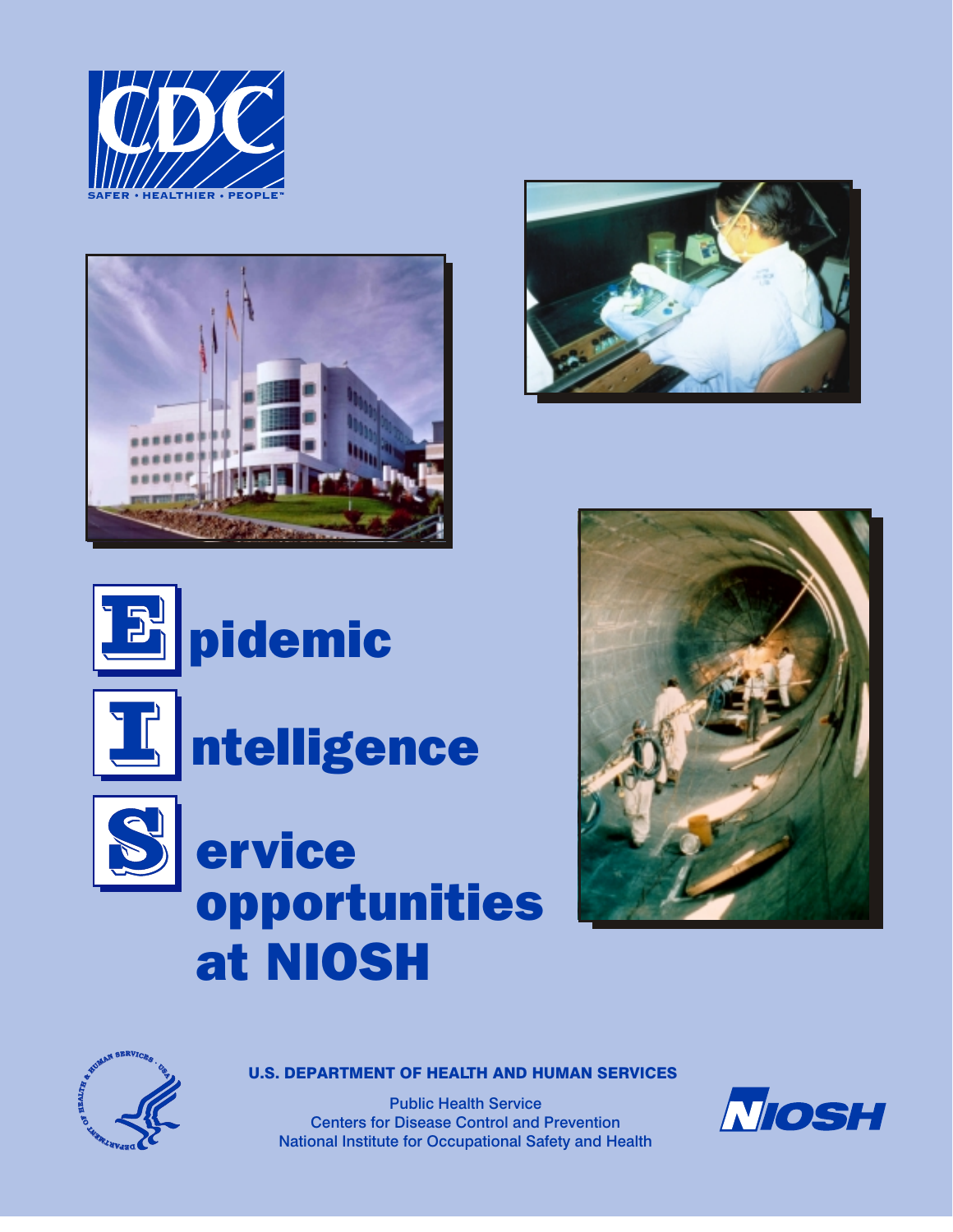### *Epidemic Intelligence Service Assignments at NIOSH*

 *hrough the Epidemic Intelligence Service (EIS) program of the Centers for Disease Control and Prevention (CDC), NIOSH offers training and experience in all aspects of occupational epidemiology. During two-year assignments, NIOSH EIS officers gain unique experience in the principles and practice of occupational safety and health. NIOSH officers acquire expertise in surveillance and field investigation of occupational diseases and injuries and in epidemiologic research methods.*  $\mathcal{S}$ 

*All EIS officers begin their training by attending a three-week introductory course in epidemiology and statistics held in Atlanta during July. EIS officers assigned to NIOSH through CDC's EIS program participate in all EIS activities. NIOSH EIS officers also participate in other EIS activities, including short courses in surveillance and prevention effectiveness and the annual EIS Conference, held in Atlanta each spring. In addition to their NIOSH projects, NIOSH EIS officers may also have an opportunity to participate in investigations of infectious disease outbreaks or other public health emergencies in the United States and internationally.*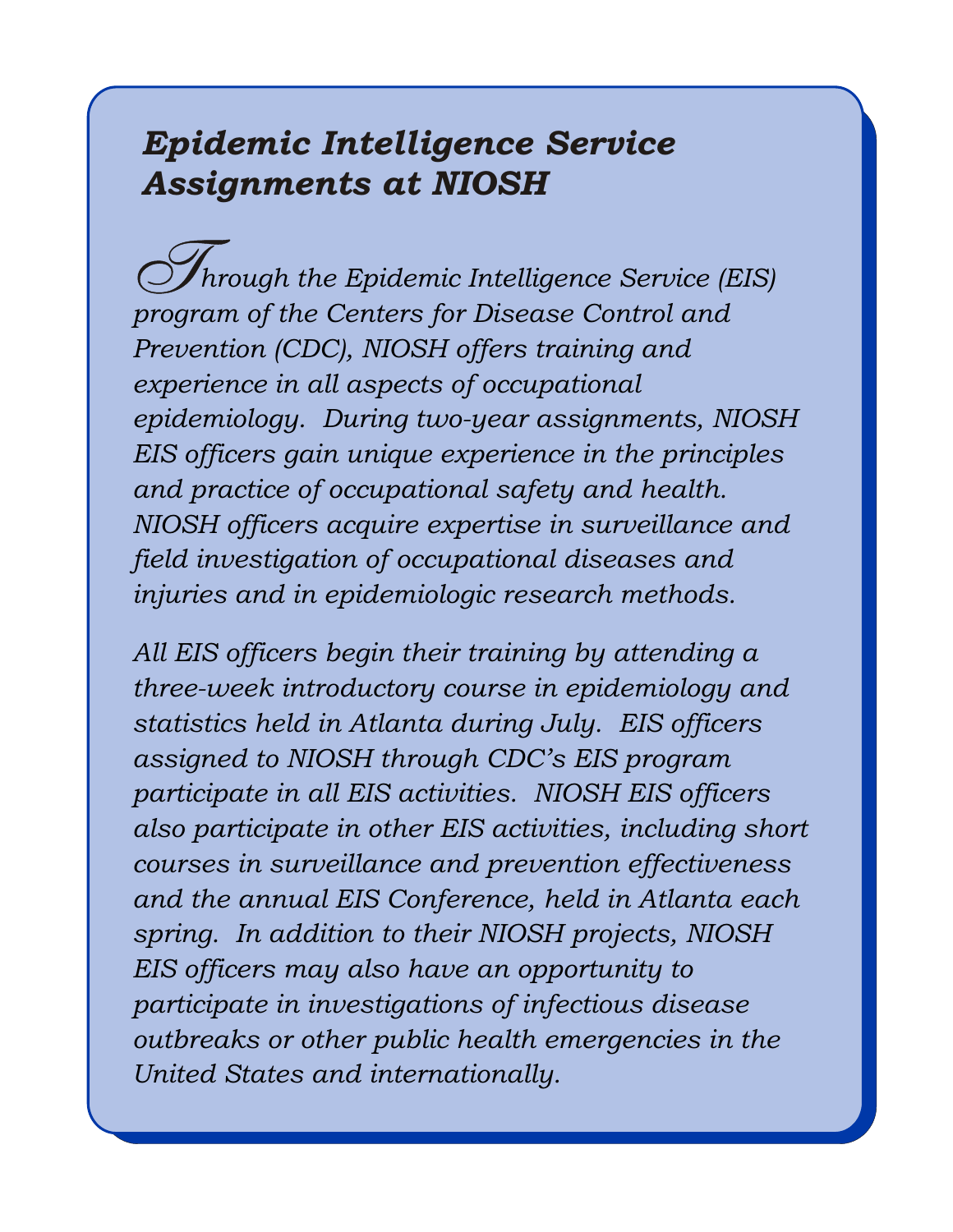## *National Institute for Occupational*  **NOSH**  *Safety and Health*

# W*hat is NIOSH?*

*The National Institute for Occupational Safety and Health (NIOSH) is the Public Health Service organization within the CDC that has primary responsibility for conducting epidemiologic and clinical investigations of occupational diseases and injuries. These investigations range from health hazard evaluations to long-term epidemiologic studies to conducting public health surveillance for work-related illnesses and injuries. EIS officers assigned to NIOSH can investigate the full variety of current occupational safety and health problems and can work in these areas with a broad group of scientists*—*including epidemiologists, physicians, nurses, industrial hygienists, safety engineers, statistcians, and others.*



#### What Do EIS Officers nars, and informal tutorials. **Do at NIOSH?** Examples of previous investiga-

Through the field collection and<br>subsequent analysis of data describing<br>ing workplace exposures and<br>workers with occupational injury<br>and disease problems, NIOSH EIS<br>officers can become familiar with<br>such facets of occupati

- 
- the analysis and interpretation of tos, silica, isocyanates, egg enidemiologic and surveillance proteins, crab proteins, and epidemiologic and surveillance<br>data;
- the principles of industrial safety, meatpackers, grocery store<br>hygiene, and ergonomics; lefts, and video display
- used for integrating industrial<br>hygiene and medical data in hygiene and medical data in hurricane damage; and health dose-response analyses; and health effects from dioxin exposure i
- specific techniques used for industry.<br>classifying chest x-rays for

pneumoconiosis, for performing pulmonary function tests, for conducting standardized neurobehavioral tests, and for conducting immunotoxicity, genotoxicity, and biomarker tests.

The EIS officers' individual experiences are supplemented through short courses in occupational health, weekly semi-

such facts of occupational fical<br>in tanners and chemical work-<br>ers; lung cancer among tire such facets of occupational health<br>
as:<br>  $\bullet$  the design and implementation of<br>
epidemiologic investigations and<br>
of surveillance systems;<br>
associated with exposure to<br>  $\bullet$  surveillance systems; associated with exposure to various agents including asbes proteolytic enzymes; musculoskeletal disorders of clerks, and video display terminal operators; tuberculosis the methodologic approaches among health care workers;<br>used for integrating industrial electrocutions associated with effects from dioxin exposure in the herbicide formulating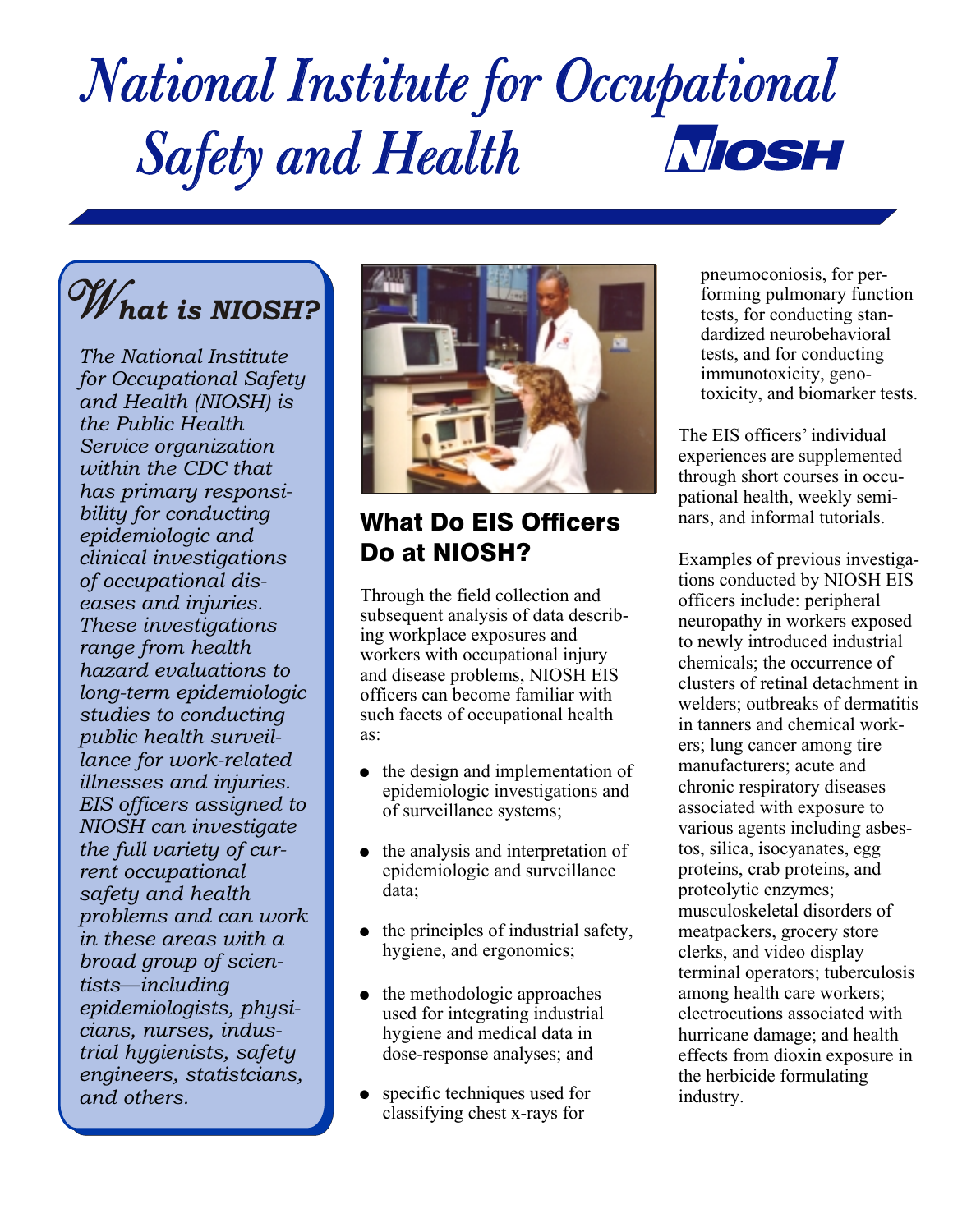#### W *hat assignments are available at NIOSH?*

EIS *officers interested in a NIOSH experience may choose among assignments offered at several NIOSH facilities, including those in Anchorage, Alaska; Denver, Colorado; Cincinnati, Ohio; and Morgantown, West Virginia. EIS officers in Morgantown may develop professional contacts and gain clinical experience participating as adjunct faculty in occupational medicine, pulmonary medicine, or community medicine activities at the West Virginia University School of Medicine, which is adjacent to the NIOSH laboratory. EIS officers in Cincinnati can develop similar professional contacts and gain clinical experience participating as adjunct faculty in occupational medicine at the University of Cincinnati College of Medicine.* 

#### EIS Positions occupational asthma in<br> **CIS DISCONS** insectary workers, coal **Offered by NIOSH** workers' pneumoconiosis,

Specific EIS positions offered by and granite workers, lung NIOSH and specific activities in cancer associated with these assignments may vary from<br>
year to year, depending on<br>
circumstances, but assignments<br>
are generally available in the<br>
series are seen ally available in the<br>
series are seen ally available in the are generally available in the assigned to DRDS have a following areas: primary mentor in FSB and

#### **Division of Respiratory** inities in DRDS' Surveil-<br> **Disease Studies (DRDS).** lance Branch (SB). DRDS **Disease Studies (DRDS), Morgantown,** SB is active in national and West Virginia state-based surveillance of

### -

The FSB conducts Health<br>
Hazard Evaluations of occupa-<br>
tional lung disease and respira-<br>
tory hazards. Additionally, FSB<br>
staff conduct research on meth-<br>
ods for early identification of<br>
occupational Respiratory<br>
occupat occupational lung disease,<br>
industrywide studies, and<br>
epidemiologic studies of occupational lung disease, including<br>
gene-environment interactions.<br>
Recent studies have investigated<br>
all underground coal



silicosis among rock drillers have full access to opportuoccupational respiratory *Field Studies Branch (FSB)* diseases, as well as in<br>identifying, assessing, and

- miners;
- the National Coal Workers' Autopsy Study, which includes a large database regarding respiratory disease in coal miners; and
- the NIOSH B Reader Program, which certifies proficiency in radiographic classification of pneumoconiosis.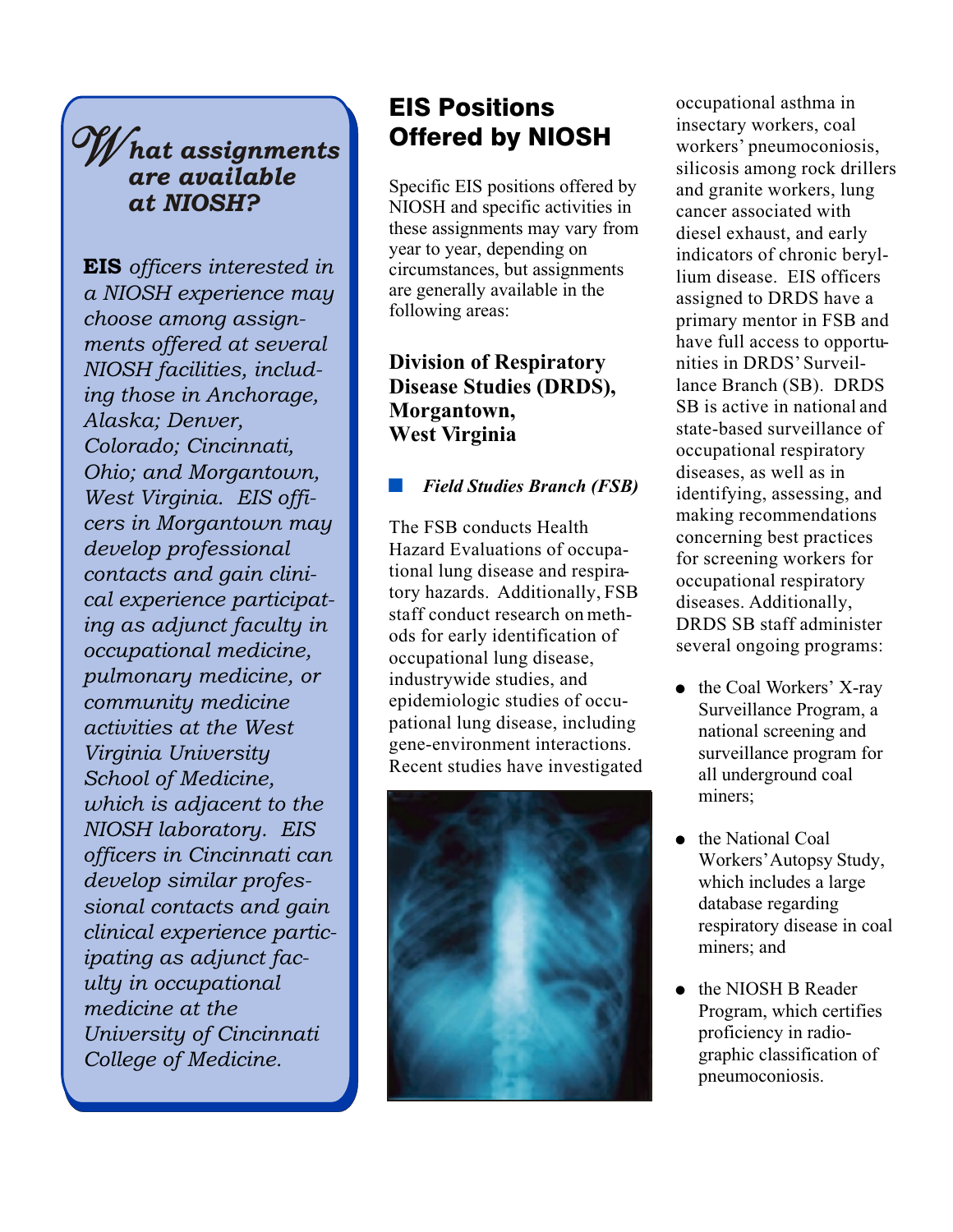

# -

injury surveillance and other<br>research to describe the nature and setign and conduct a variety of state-based surveil-<br>magnitude of the occupational disease.<br>descriptive and analytic epide-<br>lance for occupational disease. injury problem in the United States, identify potential risk factors, generate hypotheses for further research, and set research and prevention priorities. A related effort is the Fatality Assessment and Control Evaluation (FACE) program, which involves on-site investigations and reports of fatal work incidents across the Nation associated with selected types of fatal occupational injuries, including those of the Nation's firefighters. The EIS officer can participate in various risk assessment and intervention evaluation research projects involving occupational traumatic injuries.

## -

West Virginia on surveillance and prevention workforce. The surveillance<br>of the state's occupational injury aims to provide early detection of the state's occupational injury aims to provide early detection<br>
and continuous assessment of **Exercise 18 Surveillance and Field**<br> **Exercise 18 Surveillance and Field**<br> **Exercise** 18 September 19 and continuous assessment of<br> **EXERICAN**<br> **EXERICAN**<br> **EXERICAN**<br> **EXERICAN**<br> **EXERICAN**<br> **EXERICAN**<br> **EXERICAN**<br> **EXER** 

miological studies of occupational injuries and fatalities, and to work closely with collaborators in state and local government as well as in other Federal agencies like the U.S. Coast Guard and the Federal Aviation Administration.

#### **Division of Surveillance, Hazard Evaluations, and Field Studies (DSHEFS), Cincinnati, Ohio**

#### *Surveillance Branch* -

The Surveillance Branch main-<br>tains surveillance over the **Division of Safety**<br> **Division of Safety**<br> **Division of Safety**<br> **Division of Safety**<br> **Division of Safety**<br> **Division of Safety**<br> **Division of Safety**<br> *Anchorage, Alaska***<br>
<b>Division**<br> *Anchorage, Alaska*<br> *Cocurrenc* **Research, (DSR)** *Anchorage, Alaska* occurrence of disease and **Members** *Membershare Anchorage, Alaska* occurrence of disease and *Membershare* **Morgantown,**<br>Activities in Alaska concentrate by physical hazards in the Nation's

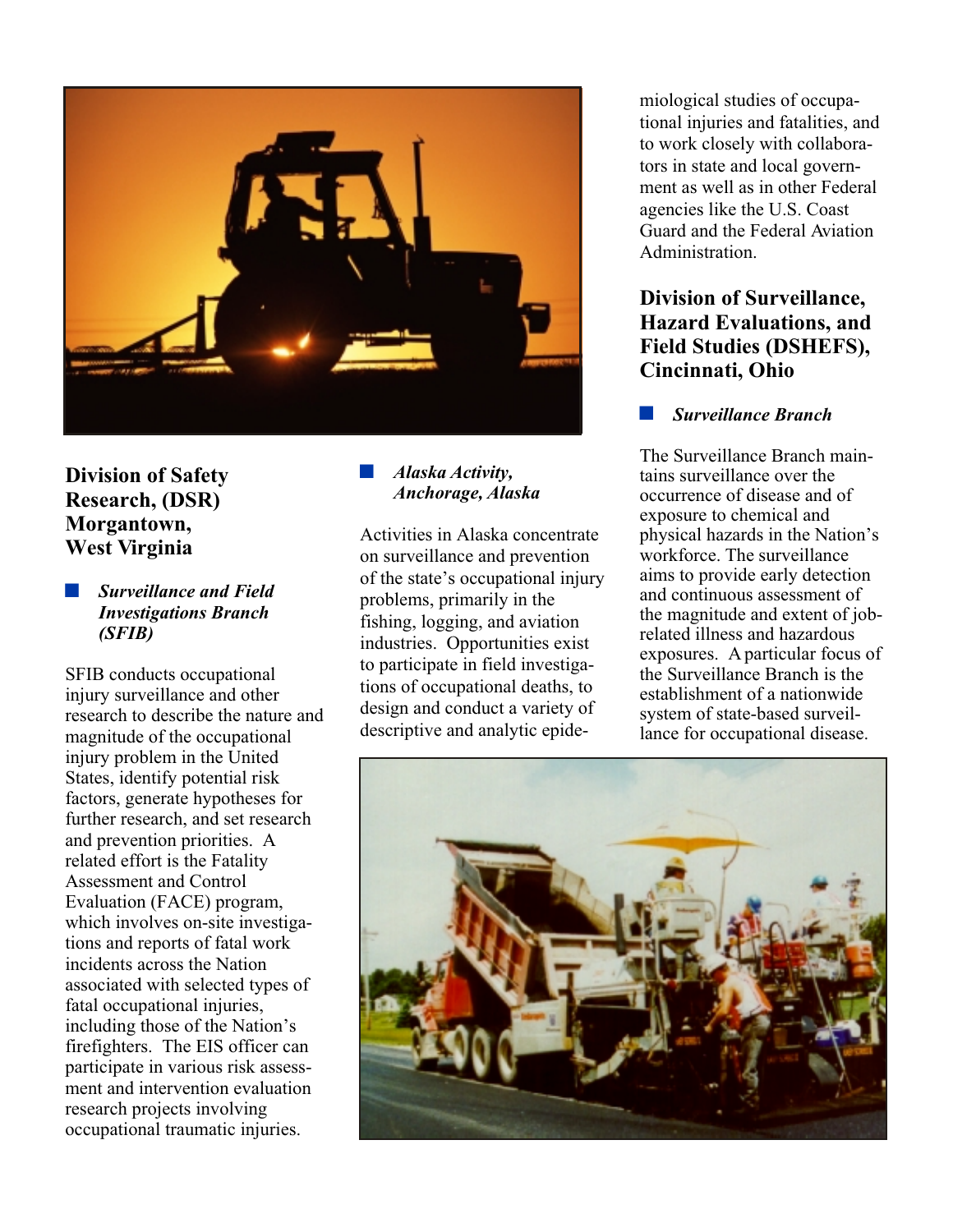

# $\blacksquare$  Hazard Evaluations and

HETAB conducts epidemi-<br>
ologic, medical, and industrial<br>
hygiene evaluations, called<br>
health hazard evaluations<br>
bealth hazard evaluations<br>
tudies of disease in working<br>
populations. The studies are<br>
(HHEs), at worksites their representatives. HHEs address a wide range of chemical, physical, and biological exposures and a variety of health problems affecting all organs and systems. Due to the short response time and rapid nature of many HHEs, they are somewhat analogous to the epidemicaid responses in the Epidemiology Program Office at CDC. Additional HETAB assignments may be offered at the NIOSH Field Offices in Denver, Colorado, and Atlanta, Georgia.

IWSB conducts detailed medical  $\begin{array}{r} \text{morouity of some of the} \\ 600.000 \text{ workers who have} \end{array}$ 

cardiovascular disease, reproductive effects, neurotoxic effects, ergonomics, and other occupationally related health outcomes. An additional function of IWSB is the development of new research methods in occupational epidemiology.

#### *Health-Related Energy Research Branch (HERB)*

The Health-Related Energy Research Branch has the responsibility of conducting analytical epidemiologic studies of current and former workers at U.S. **Hazard Evaluations and Industrywide Studies Branch** Department of Energy (DOE)<br> *Technical Assistance* **(IWSB)**<br> *Hanch (HETAB)*<br> *Hanch (HETAB)* concerning mortality and<br>morbidity of some of the

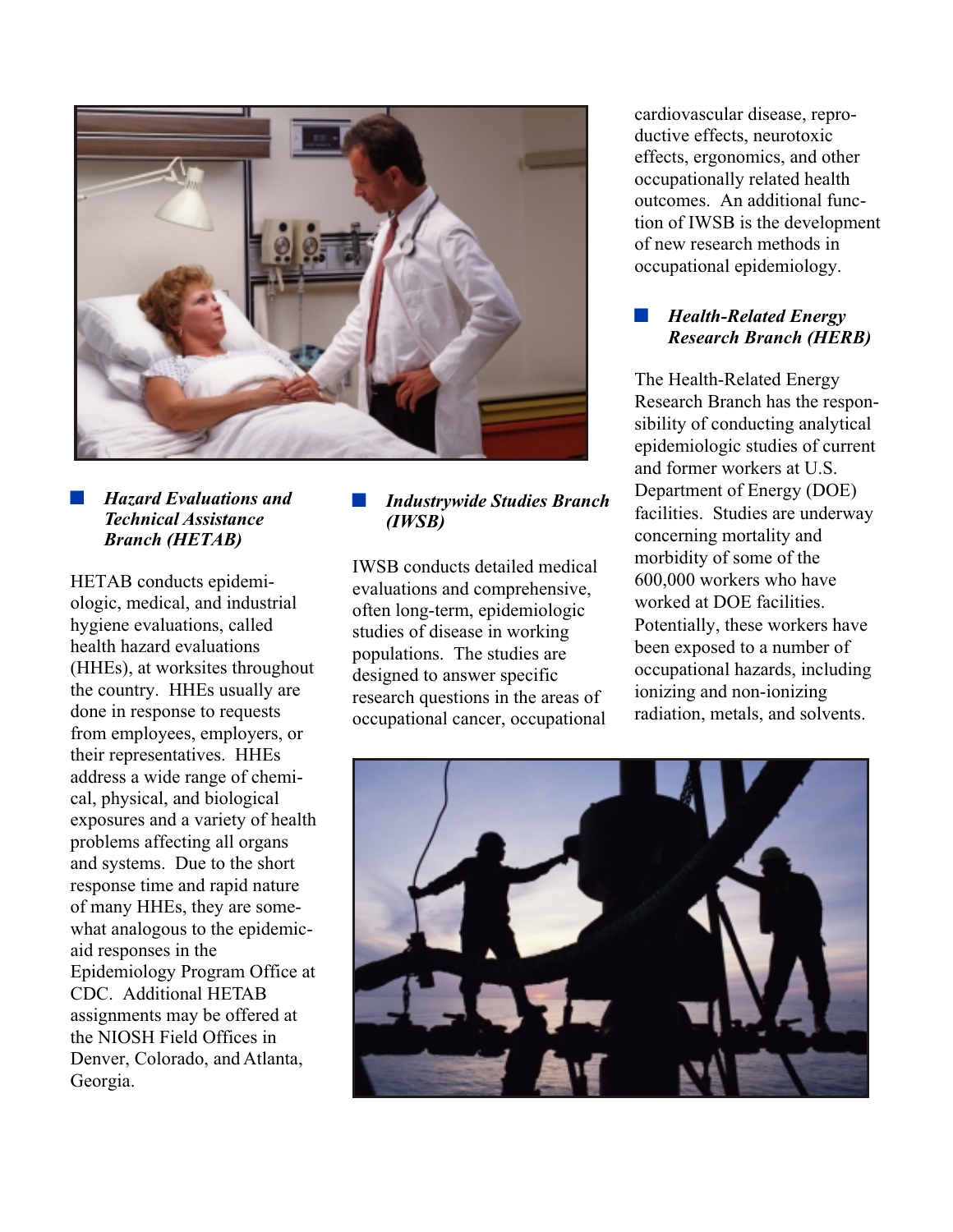